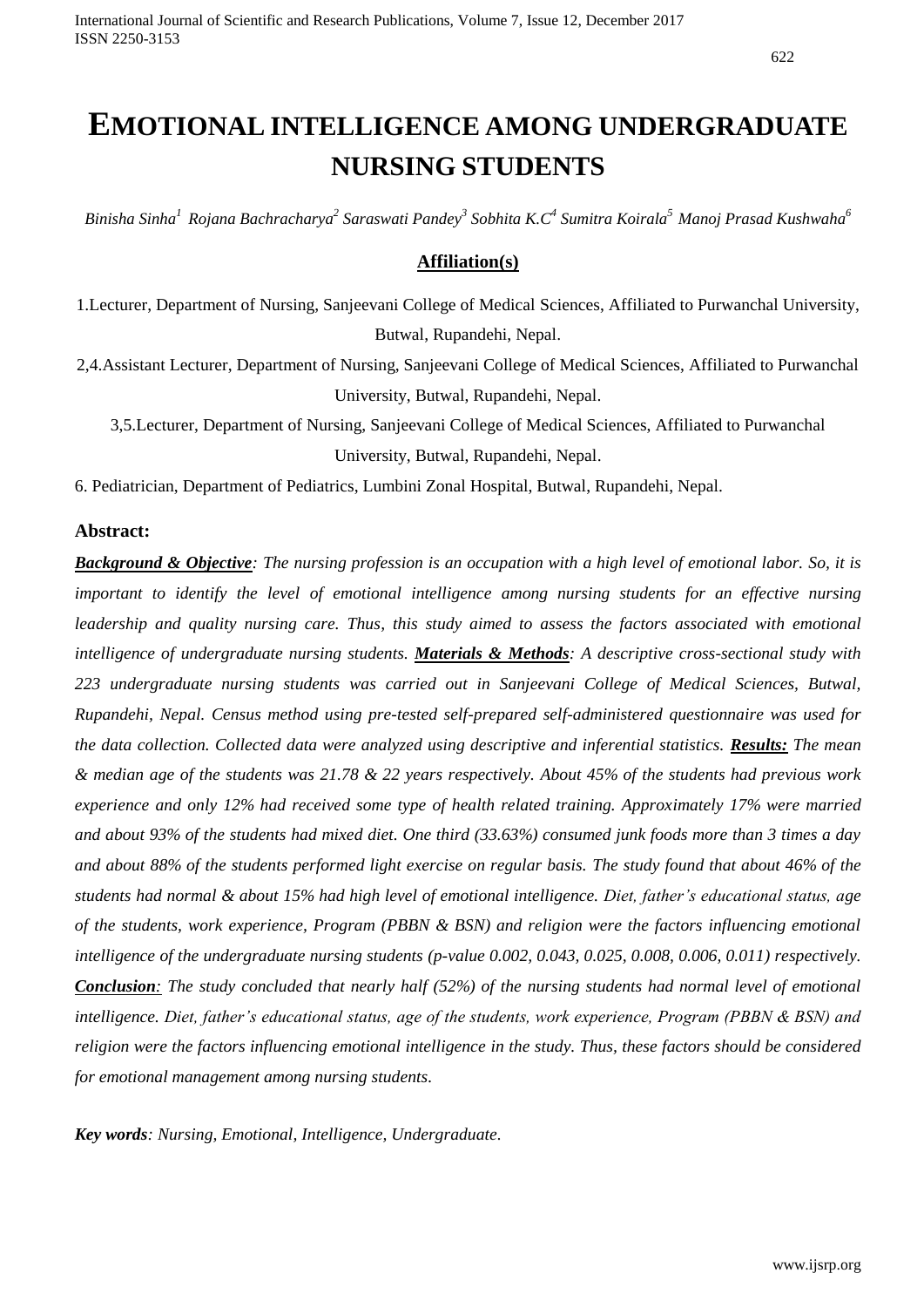# **1. Introduction**

Emotional intelligence (EI) has been associated with positive outcomes for nursing students. Higher EI is associated with personal wellbeing and stress management, higher academic performance, stronger nursing leadership and practice performance, and greater patient safety<sup>1</sup>. Today, nursing education which educates the future members of the nursing profession aims to gain them high self-esteem, self-confidence and self-compassion, independence, assertiveness and ability to establish good human relations<sup>2</sup>.

Developing emotional intelligence should be a useful adjunct to improve academic and clinical performance and to reduce the risk of emotional distress during clinical placement experiences. We call for more consistency in the use of emotional intelligence tests as a means to create an empirical evidence base in the field of nurse education<sup>3</sup>.

Nurse managers who exhibit high emotional intelligence (EI) can elicit higher nurseretention rates, better patient satisfaction and optimal organizational outcomes, and those who are emotionally intelligent tend consistently to model the positive behavior that is expected of healthcare staff. The results of this study could be of use to help nursing students in their psychological adaptation and health based on the understanding of such students considering the characteristics of their emotional intelligence.

### **Objectives**

- To assess the demographic profile of the nursing students.
- To identify the level of emotional intelligence of nursing students.
- To find out the association between socio-demographic profile and emotional intelligence of nursing students.

## **2. Materials & Methods**

**Design:** A cross-sectional descriptive study design.

**Setting**: Sanjeevani College of Medical Sciences (SCMS), Butwal, Rupandehi, Nepal. **Sample Size**: 223.

**Sampling Technique**: Census method.

**Research Instrument**: A self-prepared, pretested semi-structured self-administered questionnaire was used.

**Data Collection Procedure**: Data was collection after obtaining permission from the Institutional Review Committee and all the concerned authority of SCMS. Consent was obtained from each respondent.

**Data Analysis Procedure:** Collected data were analyzed using descriptive statistics (Mean, Median, Standard Deviation) and inferential statistics (Mann Whitney U Test and Kruskal Wallis Test) in SPSS version 16. P-value was calculated at 95% CI & 5% permissible error. Tests of Normality were used to check the distribution of data and so non-parametric test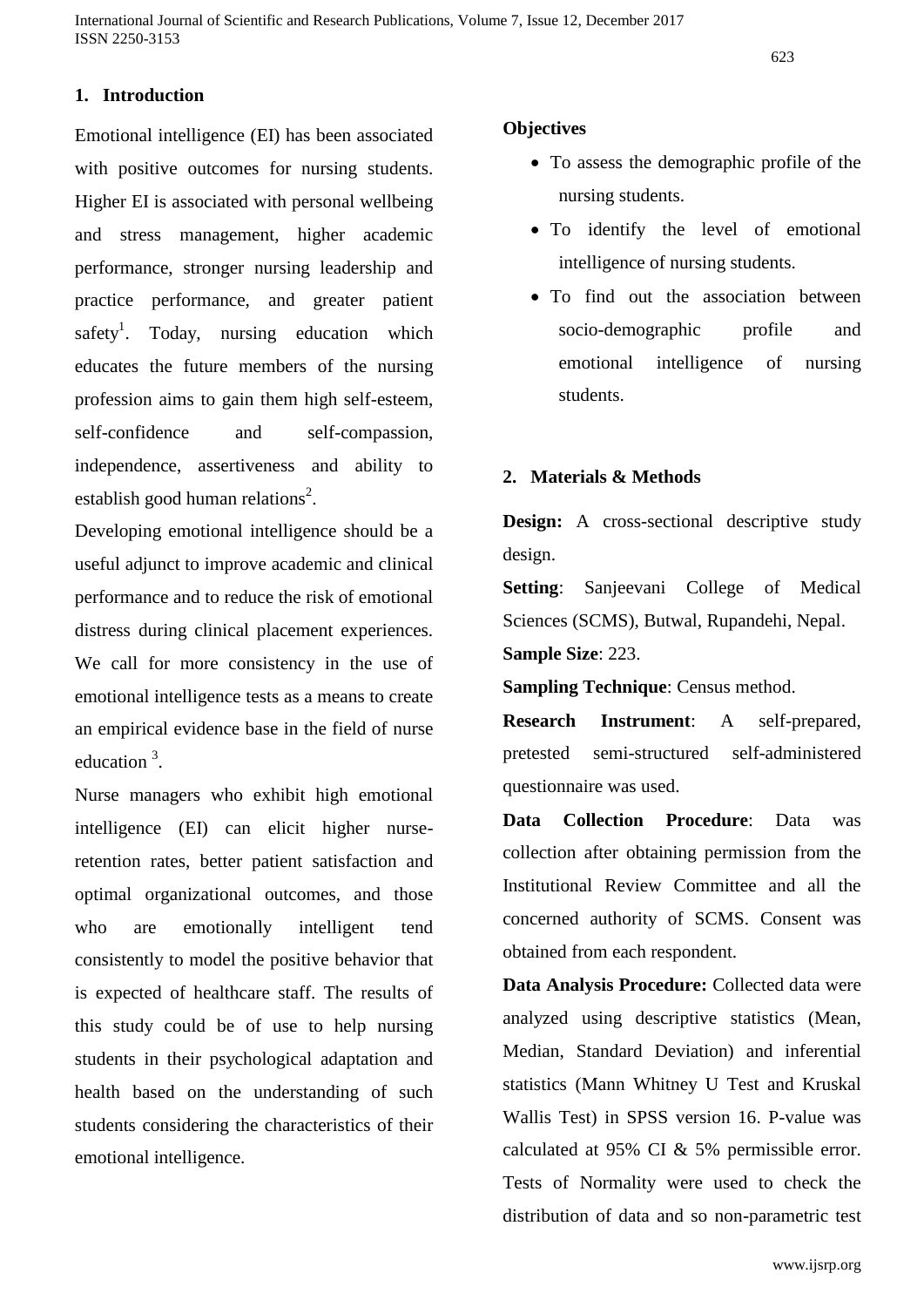were used for the analysis. Level of emotional intelligence was categorized on the basis of lower & upper limit of total percent score of emotional intelligence at 95% confidence interval. The data consisted of sociodemographic section and emotional intelligence sections with 5 subscales: Self-awareness, Selfregulation, Motivation, Empathy & Social Skills subscale. The checklist for measuring subscales was computed as highest score & lowest score (Yes=3, Don't know=2 & No=1). Then, the total score and total percentage score was calculated and interpreted at 95% CI and categorized as low, normal and high level of emotional intelligence.

### **3. Results & Findings**

The findings of the study showed that the mean & median age of the students was 21.78 & 22 years respectively. Majority (98%) of the fathers & approx. 96% of the mothers were literate. About 45% of the students had previous work experience and only 12% had received some type of health related training. Approximately 17% were married and about 93% of the students had mixed diet. One third (33.63%) consumed junk foods more than 3 times a day and about 88% of the students performed light exercise on regular basis. Majority (82.95%) of the students belonged to nuclear family and majority (93.27%) followed Hindu religion. About 77% of the students were from Rupandehi district of Nepal. Other district indicates Baglung, Dang, Synagja, Kaski,

Arghakhanchi, Tanahun, Gulmi and Kathmandu.

# **Table 1: Socio-demographic Characteristics**

### **of the Nursing Students (N=223)**

| <b>Variables</b>                    | <b>Categories</b>           | <b>Frequency</b> | Percent        |  |
|-------------------------------------|-----------------------------|------------------|----------------|--|
| Program                             | <b>PBBN</b>                 | 105              | (%)<br>47.08   |  |
|                                     | B. Sc. Nursing              | 118              | 52.91          |  |
| Work                                | 1-2 years                   | 87               | 39.01          |  |
| <b>Experience</b>                   | 2-3 years                   | 12               | 5.38           |  |
| (PBBN)                              | 3-4 years                   | $\overline{2}$   | 0.89           |  |
|                                     | 4-5 years                   | $\overline{4}$   | 1.79           |  |
| <b>Training</b>                     | Yes                         | $\overline{27}$  | 12.11          |  |
| received                            | N <sub>o</sub>              | 196              | 87.89          |  |
| Father's                            | Illiterate                  | $\overline{3}$   | 1.34           |  |
| <b>Educational</b>                  | Literate                    |                  |                |  |
| <b>Status</b>                       |                             | 220              | 98.65          |  |
| Mother's                            | Illiterate                  | 10               | 4.48           |  |
| <b>Educational</b><br><b>Status</b> | Literate                    | 213              | 95.51          |  |
| <b>Dietary Pattern</b>              | Vegetarian diet             | 15               | 6.72           |  |
|                                     | Mixed (veg $&$              |                  | 93.27          |  |
|                                     | non-veg) diet               | 208              |                |  |
| <b>Performing light</b>             | Yes                         | 197              | 88.34          |  |
| exercise<br><b>on</b>               | N <sub>o</sub>              |                  |                |  |
| regular basis (2-                   |                             | 26               | 11.66          |  |
| 4 hours per day)                    |                             |                  |                |  |
| the<br>Age<br><b>of</b>             | $15-20$                     | 63               | 15.24          |  |
| Respondents (in                     | $20 - 25$                   | 151              | 46.64<br>34.08 |  |
| years)                              | $25 - 30$                   | $\overline{Q}$   |                |  |
| Mean age $\pm$ S.D                  | $(21.78 \pm 2.154)$ years   |                  |                |  |
| <b>Median</b> age<br>( IQR)         | 22 (20-23) years            |                  |                |  |
| <b>Type</b><br>the<br>of            | Nuclear                     | 185              | 82.95          |  |
| Family                              | Joint                       | 38               | 17.04          |  |
| <b>Religion</b>                     | Hindu                       | 208              | 93.27          |  |
|                                     | <b>Buddhist</b><br>13       |                  | 5.83           |  |
|                                     | Christian<br>$\overline{2}$ |                  | 0.89           |  |
| <b>Address</b>                      | Rupandehi                   | 173              | 77.57          |  |
|                                     | Palpa                       | 17               | 7.63           |  |
|                                     | Nawalparasi                 | 15               | 6.73           |  |
|                                     | Kapilvastu                  | 5                | 2.24           |  |
|                                     | Others                      | 13               | 5.83           |  |

**Key:**

**PBBN: Post Basic Bachelor in Nursing BSN: Bachelor of Science in Nursing**

Regarding association between subscales of emotional intelligence, father's educational status, age of the students, type of diet, work experience and program were significantly associated with self-awareness subscales (p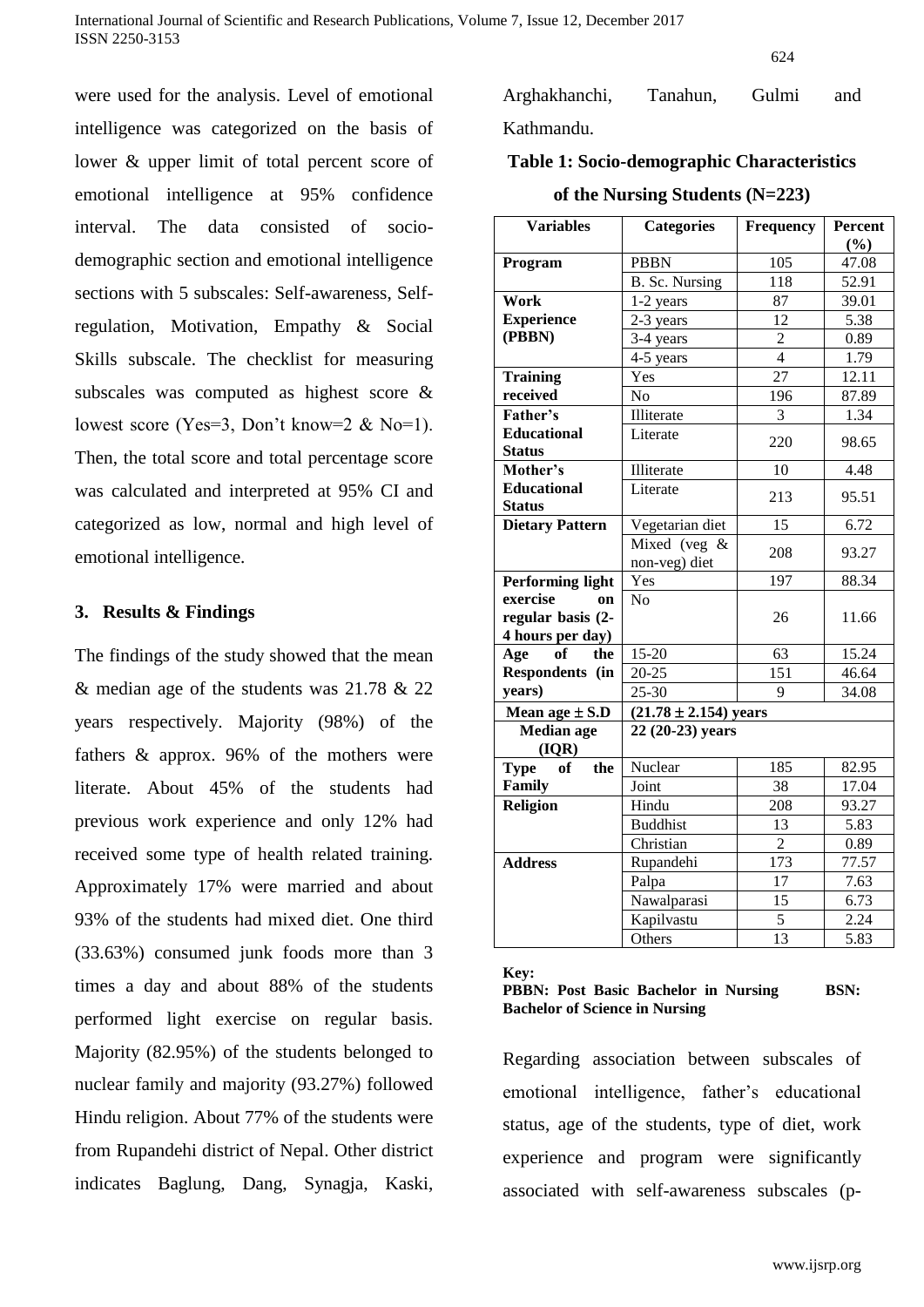value=0.043, 0.025, 0.018, 0.008 & 0.006 respectively). This signifies that undergraduate nursing students whose father's were literate, belonging to age group (25-30) years, having mixed diet, having work experience and belonging to PBBN were more self-aware as illustrated by their total percentage rank score.

The study findings illustrated that type of diet was significantly associated with self-regulation subscale of emotional intelligence (pvalue=0.022) whereas father's educational status, age of the students, age of the students, work experience and program were not statistically significant (p-value=0.770, 0.379, 0.726 and 0.803 respectively). This identifies that undergraduate nursing students having mixed diet were more self-regulated in the study.

The subscale motivation was significantly associated with religion (p-value=0.011). Father's educational status, age of the students, type of diet, work experience, religion, program were not significantly associated with motivation subscale (p-value= 0.436, 0.702, 0.911, 0.743 & 0.967 respectively). This signifies that nursing students following Buddhism were more motivated than the others in the study.

Regarding subscale empathy, age of the students was significantly associated with empathy (p-value=0.011) whereas father's educational status, type of diet, work experience, religion, program were not statistically associated with empathy (pvalue=0.351, 0.095, 0.142, 0.416 and 0.275 respectively). This concludes that undergraduate nursing students belonging to age group (20-25) years were more empathetic than the others.

Type of diet, work experience and program were statistically significant with sub scale social skills (p-value=0.013, 0.012 & 0.025 respectively) whereas father's educational status, age of the students and religion were not statistically significant with social skills of the students (p=value=0.933, 0.060 & 0.393 respectively). This illustrates that undergraduate nursing students having mixed diet, having no work experience and PBBN program were more social than the others in the study.

The study found that about 46% of the students had normal & about 15% had high level of emotional intelligence as depicted by the Table2.

**Table 2: Level of Emotional Intelligence (N=223)**

| <b>Variables</b>                    | <b>Categories</b><br><b>Frequency</b> |     | <b>Percent</b><br>$($ %) |
|-------------------------------------|---------------------------------------|-----|--------------------------|
| <b>Level of Emotional</b>           | Low                                   | 86  | 38.56                    |
| <b>Intelligence</b>                 | Normal                                | 103 | 46.18                    |
| (Taking cut off<br>points at 95% CI | High                                  | 34  | 15.24                    |

Regarding association of selected sociodemographic variables and emotional intelligence, diet was found to be statistically associated with emotional intelligence of the nursing students (p-value=0.002) whereas program, type of family, religion, father and mother educational status, work experience, training received and age of the students were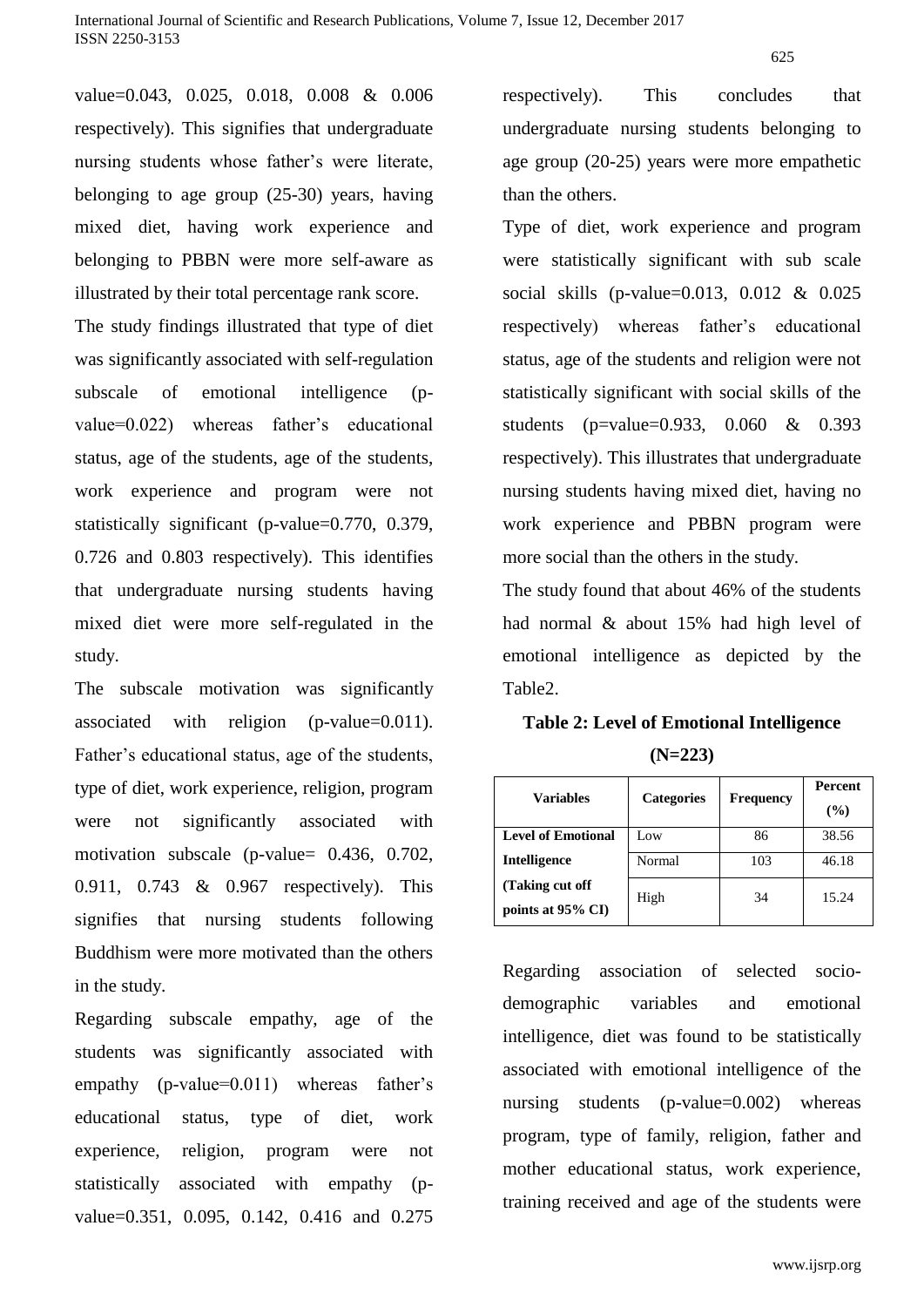not statistically significant with the overall emotional intelligence score (p-value=0.164, 0.508, 0.128, 0.993, 0.194, 0.111, 0.629 & 0.060 respectively). This illustrates that undergraduate nursing students having mixed diet were emotionally intelligent as depicted by Table 3.

# **Table 3: Association between Selected Sociodemographic Variables & Emotional**

|                                                     |                 |                           | EI     | <b>EI</b> Sum | <b>P-</b> |  |  |  |
|-----------------------------------------------------|-----------------|---------------------------|--------|---------------|-----------|--|--|--|
| <b>Variables</b>                                    | Category        | f                         | Mean   | of Rank       | value     |  |  |  |
|                                                     |                 |                           | Rank   |               |           |  |  |  |
| Program*                                            | <b>PBBN</b>     | 10<br>5                   | 118.35 | 12427.00      | 0.164     |  |  |  |
|                                                     | <b>BSN</b>      | 11                        | 106.35 | 12549.00      |           |  |  |  |
|                                                     |                 | 8                         |        |               |           |  |  |  |
| Type of Diet*                                       | Vegetaria       | 15                        | 161.83 | 2427.50       |           |  |  |  |
|                                                     | n               |                           |        |               | 0.002     |  |  |  |
|                                                     | Mixed           | 20                        | 108.41 | 22548.50      |           |  |  |  |
|                                                     |                 | 8                         |        |               |           |  |  |  |
| of<br><b>Type</b>                                   | Nuclear         | 18                        | 113.29 | 20959.00      |           |  |  |  |
| Family*                                             |                 | 5                         |        |               | 0.508     |  |  |  |
|                                                     | Joint           | 38                        | 105.71 | 4017.00       |           |  |  |  |
| Religion**                                          | Hindu           | 20                        | 109.85 |               |           |  |  |  |
|                                                     |                 | 8                         |        | 0.128         |           |  |  |  |
|                                                     | <b>Buddhist</b> | 13                        | 136.58 |               |           |  |  |  |
|                                                     | Christian       | $\overline{c}$            | 176.00 |               |           |  |  |  |
| Father's<br><b>Educational</b>                      | Illiterate      | 3                         | 111.67 | 335.00        |           |  |  |  |
|                                                     | Literate        | 22                        | 112.00 | 24641.00      | 0.993     |  |  |  |
| Status*                                             |                 | $\Omega$                  |        |               |           |  |  |  |
| Mother's                                            | Illiterate      | 10                        | 137.85 | 1378.50       |           |  |  |  |
| <b>Educational</b>                                  | Literate        | 21                        | 110.79 | 23597.50      | 0.194     |  |  |  |
| Status**                                            |                 | 3                         |        |               |           |  |  |  |
|                                                     |                 | 10                        |        | 12186.50      |           |  |  |  |
| Work<br><b>Experience</b>                           | Yes             |                           | 119.48 |               |           |  |  |  |
|                                                     |                 | $\overline{c}$            |        |               | 0.111     |  |  |  |
|                                                     | No              | 12                        | 105.70 | 12789.50      |           |  |  |  |
|                                                     |                 | 1                         |        |               |           |  |  |  |
| <b>Training</b><br>received*                        | Yes             | 27                        | 117.61 | 3175.50       |           |  |  |  |
|                                                     | No              | 19                        | 111.23 | 21800.50      | 0.629     |  |  |  |
|                                                     |                 | 6                         |        |               |           |  |  |  |
|                                                     |                 |                           |        |               |           |  |  |  |
| Age of<br>the<br><b>Students</b><br>(in<br>years)** | 15-20           | 63<br>15                  | 95.83  |               |           |  |  |  |
|                                                     | 20-25           | 1                         | 118.69 | 0.060         |           |  |  |  |
|                                                     | 25-30           | 9                         | 112.94 |               |           |  |  |  |
| Mean age $\pm$ S.D                                  |                 | $(21.78 \pm 2.154)$ years |        |               |           |  |  |  |
| Median age (IQR)                                    |                 | 22 (20-23) years          |        |               |           |  |  |  |

**Intelligence (N=223)**

### **Key: \* Mann-Whitney U test \*\*Kruskal Wallis test PBBN: Post Basic Bachelor in Nursing BSN: Bachelor of Science in Nursing EI: Emotional Intelligence**

Above all of the findings conclude that diet, father's educational status, age of the students, work experience, Program (PBBN & BSN) and religion were the factors influencing emotional intelligence of the undergraduate nursing students.

### **4. Discussion**

This is a descriptive study, which was intended to assess the emotional intelligence of undergraduate nursing students. A total of 223 undergraduate nursing students were included in the study.

Regarding association between subscales of emotional intelligence, father's educational status, age of the students, type of diet, work experience and program were significantly associated with self-awareness subscales (pvalue=0.043, 0.025, 0.018, 0.008 & 0.006 respectively). This signifies that undergraduate nursing students whose father's were literate, belonging to age group (25-30) years, having mixed diet, having work experience and belonging to PBBN were more self-aware as illustrated by their total percentage rank score which is similar to findings of the study done by Muhammad Akbar<sup>4</sup>, Austyn Snowden<sup>5</sup>, Maryam Vahidi $<sup>6</sup>$  with respect to literate father,</sup> father's literacy, increasing age of the students and work experience.

A study conducted by Nagia and Omar $^7$  found that consumption of a healthy diet was also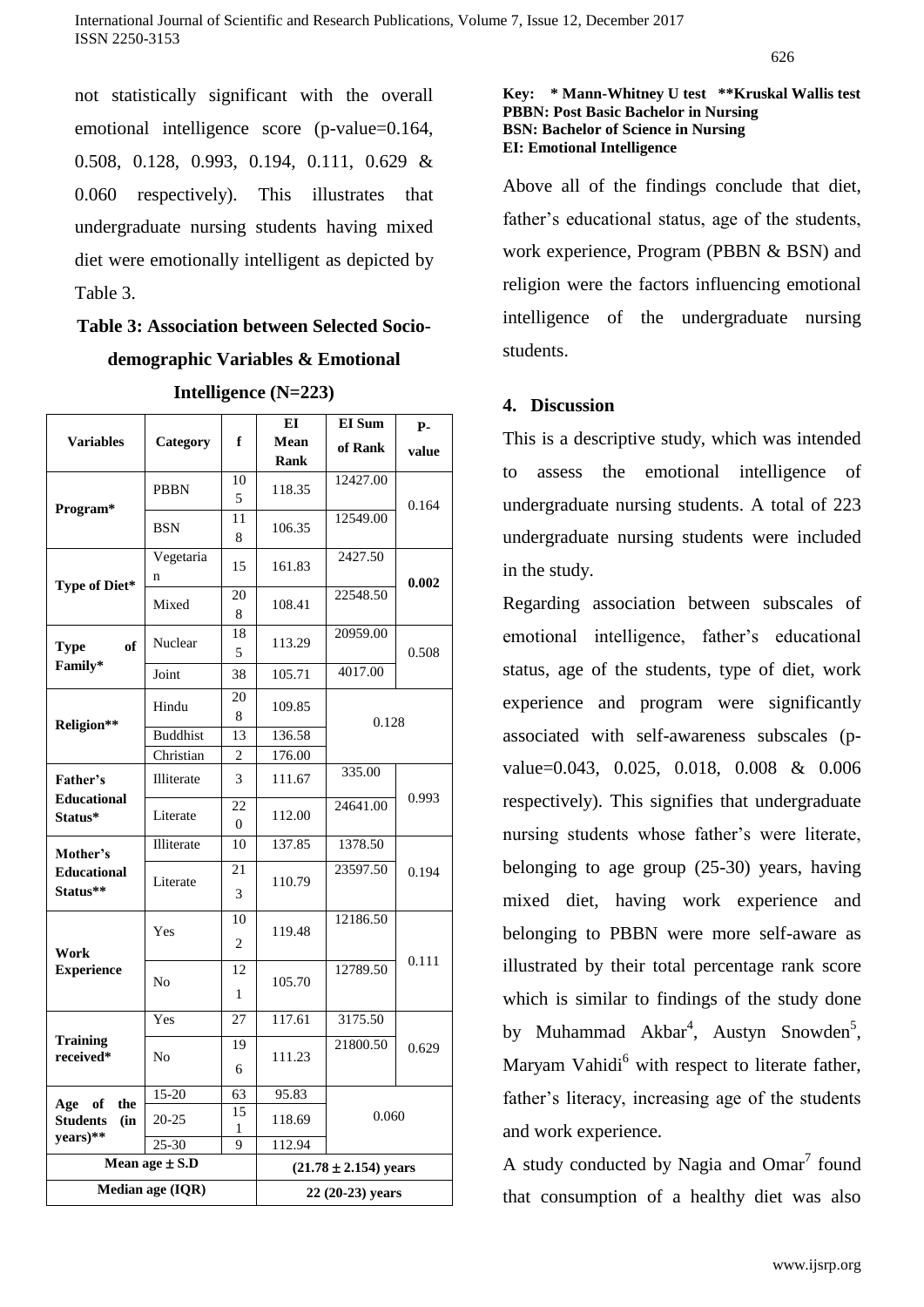correlated with exercise participation. The study results indicate this sample of nursing students participated in a healthy lifestyle and reported high EI which is in accordance with the findings of the present study. This identifies that undergraduate nursing students having mixed diet were more self-regulated in the study.

According to the results of this study conducted by Masoumeh Bagheri Nesami et al,<sup>8</sup> found that most students possess high levels of positive religious coping and EI, which is similar to the findings of the present study. Father's educational status, age of the students, type of diet, work experience, religion, program were not significantly associated with motivation subscale (p-value= 0.436, 0.702, 0.911, 0.743 & 0.967 respectively). This signifies that nursing students following Buddhism were more motivated than the others in the study.

Regarding subscale empathy, age of the students was significantly associated with empathy (p-value=0.011) whereas father's educational status, type of diet, work experience, religion, program were not statistically associated with empathy (pvalue=0.351, 0.095, 0.142, 0.416 and 0.275 respectively). This concludes that undergraduate nursing students belonging to age group (20-25) years were more empathetic than the others.

Type of diet, work experience and program were statistically significant with sub scale social skills (p-value=0.013, 0.012 & 0.025 respectively) whereas father's educational

status, age of the students and religion were not statistically significant with social skills of the students (p=value=0.933, 0.060 & 0.393 respectively). This illustrates that undergraduate nursing students having mixed diet, having no work experience and PBBN program were more social than the others in the study.

The study found that about 46% of the students had normal & about 15% had high level of emotional intelligence.

A study conducted by Kahraman  $N<sup>9</sup>$  found that there were no significant differences between emotional intelligence scores of the nurses according to demographic variables such as age, gender, marital status, having children. Higher total emotional intelligence scores were observed in those who had 10 years or longer experience, who found oneself successful in professional life, who stated that emotional intelligence, is an improvable skill and who previously received self-improvement training. Interpersonal skills were higher in those with a graduate degree and in nurses working in polyclinics and pediatric units.

Regarding association of selected sociodemographic variables and emotional intelligence, diet was found to be statistically associated with emotional intelligence of the nursing students (p-value=0.002) whereas program, type of family, religion, father and mother educational status, work experience, training received and age of the students were not statistically significant with the overall emotional intelligence score (p-value=0.164. 0.508, 0.128, 0.993, 0.194, 0.111, 0.629 &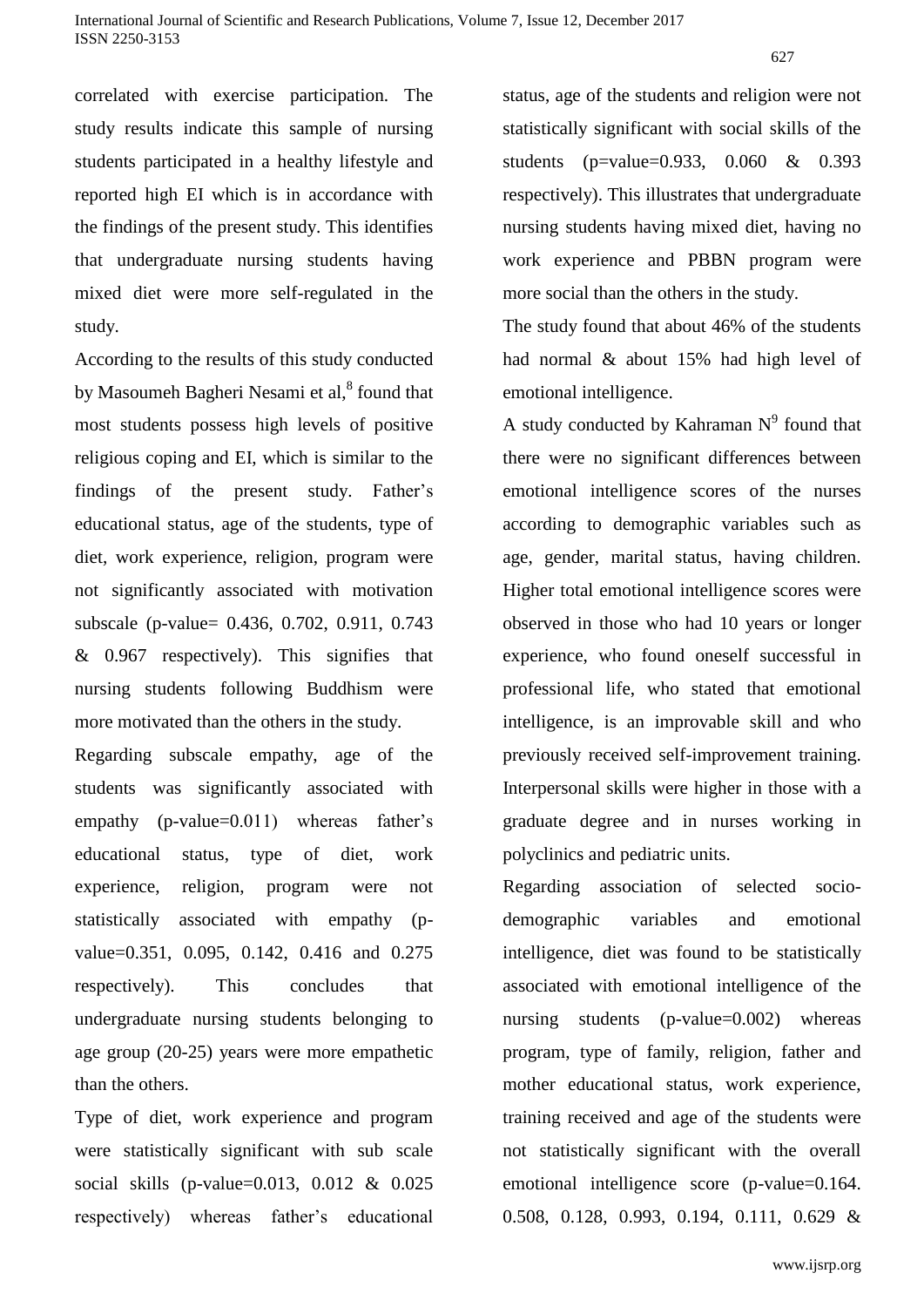0.060 respectively). This illustrates that undergraduate nursing students having mixed diet were emotionally intelligent.

Emotional intelligence can be developed. The process begins with self-awareness, enhanced through self-care behaviors, such as exercise and journaling. Reading popular self-help literature also can improve self-awareness. After a nurse becomes self-aware, the next phase is to develop an awareness of others. This can be learned using the same type of techniques in the self-awareness stage. The final step is the development of empathy. Through discipline and effort, an individual can learn to actively listen to others. This type of listening fosters empathy. Through the development of emotional intelligence, the nurse can improve personally and professionally, a win-win situation for all involved  $10$ . For this purpose, the factors such as diet, literacy of the parents, work experience, age, religion etc… should be considered.

### **5. Conclusion**

The study concluded that nearly half of the undergraduate nursing students had normal level of emotional intelligence. The domains of emotional intelligence as self-awareness, selfregulation, motivation, empathy and social skills were affected by the socio-demographic variables such as educational status of parents, work experience, healthy diet, religion & age of the undergraduate nursing students. Thus, these factors should be considered for enhancing emotional intelligence among undergraduate nursing students.

### **Limitations of the Study**

This study is a pioneer study and other longitudinal studies are required to achieve the better results in Butwal, Rupandehi. The size of our sample was small and so we cannot generalize the results among all other undergraduate nursing students. This study was a cross-sectional study and done in only one nursing college having program up to baccalaureate level only. So, evaluating changes in students' emotional intelligence grades from entering the university to graduation was not possible.

### **Competing Interests**

The authors declare that they have no competing interests.

### **Acknowledgments**

The authors wish to thank the nursing students and faculties of Sanjeevani College of Medical Sciences, Kalikanagar, Butwal, Rupandehi, Nepal who devoted their time to making this study a success.

### **References**

[1]. Foster K, Fethney J, McKenzie H, Fisher M, Harkness E, Kozlowski D. Emotional Intelligence increases over time: A longitudinal study of Australian pre-registration nursing